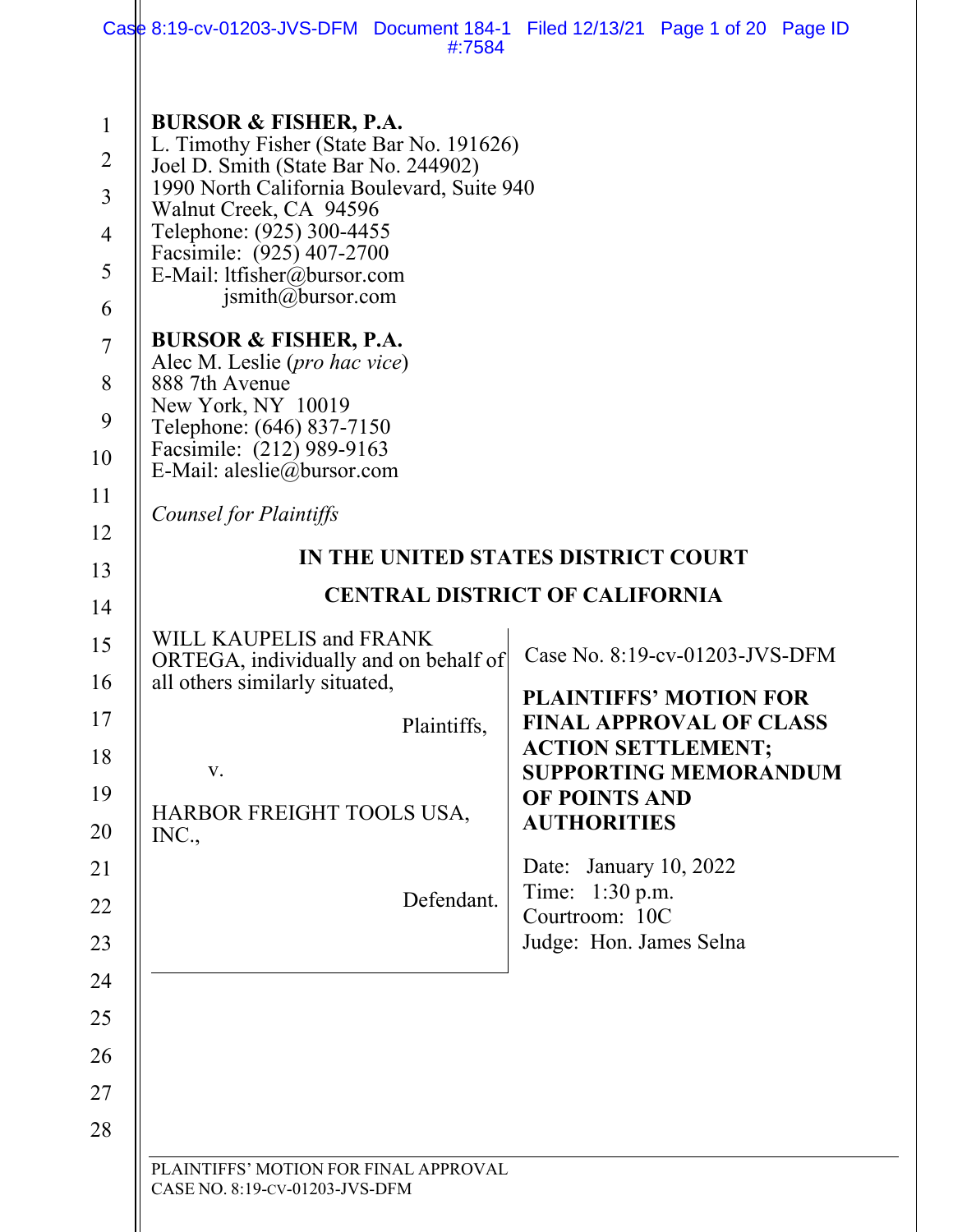|                |           | <b>TABLE OF CONTENTS</b>                                 |
|----------------|-----------|----------------------------------------------------------|
|                |           | PAGE(S)                                                  |
| $\mathbf{I}$ . |           |                                                          |
| II.            |           |                                                          |
|                | А.        |                                                          |
|                | <b>B.</b> |                                                          |
|                |           | 1.                                                       |
|                |           | 2.                                                       |
|                |           | 3.                                                       |
|                |           | 4.                                                       |
|                |           | 5.                                                       |
|                |           | 6.                                                       |
|                |           | 7.                                                       |
|                | C.        |                                                          |
| III.           |           |                                                          |
| IV.            |           |                                                          |
|                | A.        | The Court Has Already Preliminary Certified The Proposed |
|                | <b>B.</b> |                                                          |
|                |           | 1.                                                       |
|                |           | 2.                                                       |
|                |           | 3.                                                       |
|                |           | Costs, Risks, And Delay Of Trial And Appeal  10<br>a.    |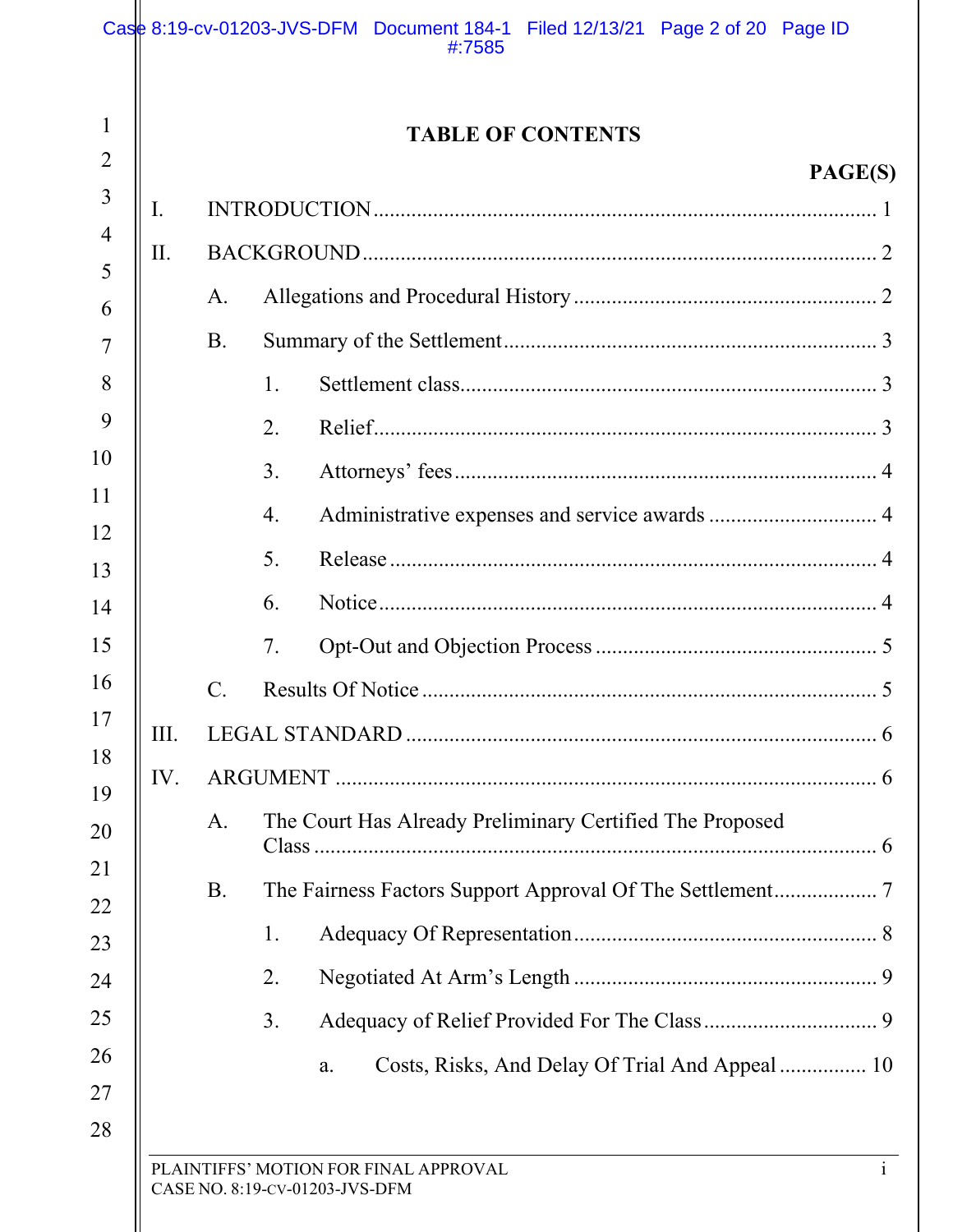|                |    |    |                                | Case 8:19-cv-01203-JVS-DFM Document 184-1 Filed 12/13/21 Page 3 of 20 Page ID<br>#:7586 |                      |
|----------------|----|----|--------------------------------|-----------------------------------------------------------------------------------------|----------------------|
| $\mathbf{1}$   |    |    | $\mathbf b$ .                  | Effectiveness of Proposed Method Of Relief                                              |                      |
| $\overline{2}$ |    |    |                                |                                                                                         |                      |
| 3              |    |    | $\mathbf{c}$ .                 |                                                                                         |                      |
| $\overline{4}$ |    |    | $\mathbf{d}$ .                 | Agreement Identification Requirement 12                                                 |                      |
| 5<br>6         |    |    | 4.                             |                                                                                         |                      |
| 7              |    | C. |                                | The Proposed Settlement Class Meets The Notice                                          |                      |
| 8<br>9         | V. |    |                                |                                                                                         |                      |
| 10             |    |    |                                |                                                                                         |                      |
| 11             |    |    |                                |                                                                                         |                      |
| 12             |    |    |                                |                                                                                         |                      |
| 13             |    |    |                                |                                                                                         |                      |
| 14             |    |    |                                |                                                                                         |                      |
| 15             |    |    |                                |                                                                                         |                      |
| 16             |    |    |                                |                                                                                         |                      |
| 17             |    |    |                                |                                                                                         |                      |
| 18             |    |    |                                |                                                                                         |                      |
| 19             |    |    |                                |                                                                                         |                      |
| 20             |    |    |                                |                                                                                         |                      |
| 21             |    |    |                                |                                                                                         |                      |
| 22             |    |    |                                |                                                                                         |                      |
| 23             |    |    |                                |                                                                                         |                      |
| 24             |    |    |                                |                                                                                         |                      |
| 25             |    |    |                                |                                                                                         |                      |
| 26             |    |    |                                |                                                                                         |                      |
| 27             |    |    |                                |                                                                                         |                      |
| 28             |    |    |                                |                                                                                         |                      |
|                |    |    | CASE NO. 8:19-CV-01203-JVS-DFM | PLAINTIFFS' MOTION FOR FINAL APPROVAL                                                   | $\dddot{\mathbf{i}}$ |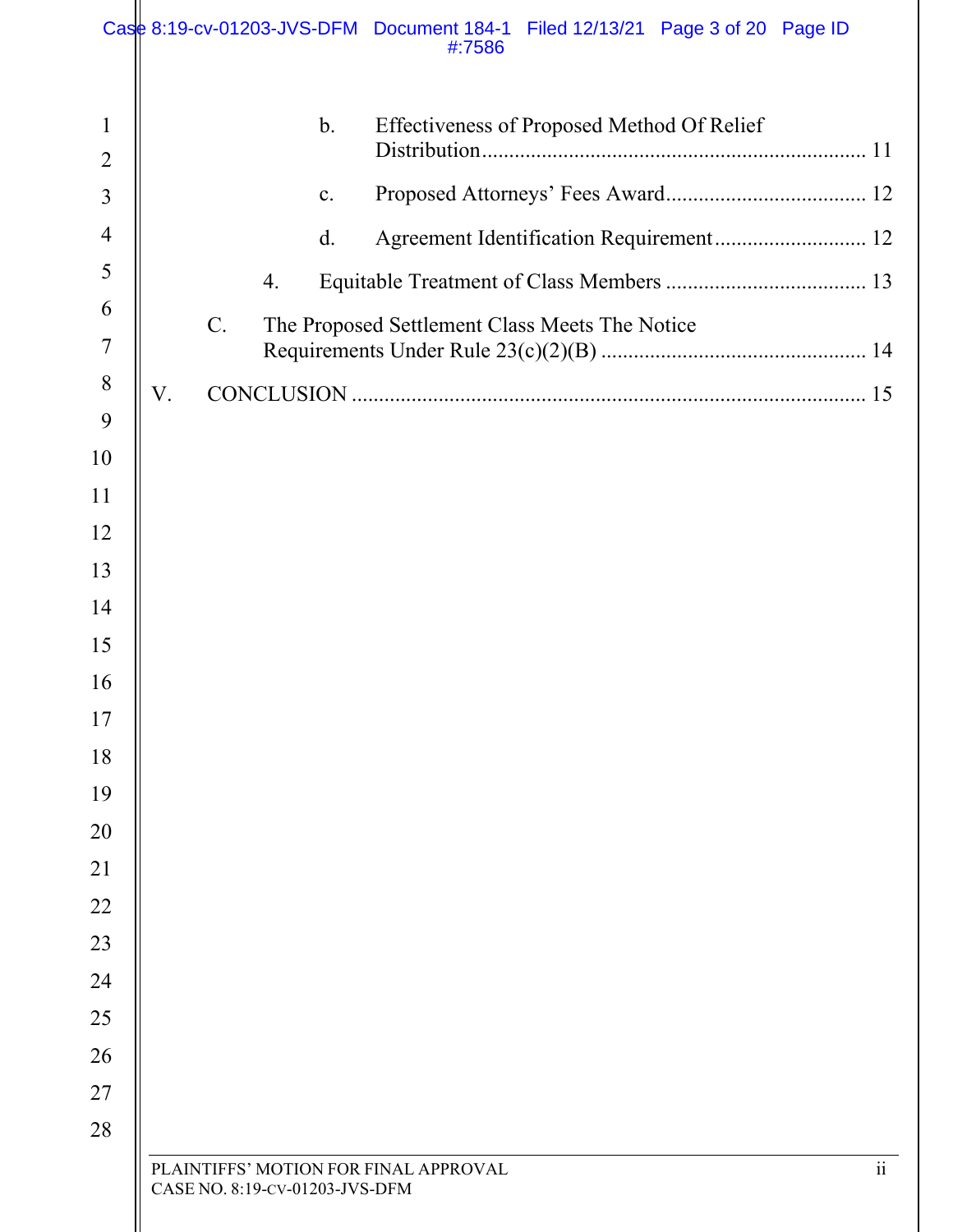|                     | Case 8:19-cv-01203-JVS-DFM Document 184-1 Filed 12/13/21 Page 4 of 20 Page ID<br>#:7587 |
|---------------------|-----------------------------------------------------------------------------------------|
| 1                   | <b>TABLE OF AUTHORITIES</b>                                                             |
| $\overline{2}$<br>3 | PAGE(S)                                                                                 |
| $\overline{4}$      | <b>CASES</b>                                                                            |
| 5                   | Alvarez v. Sirius XM Radio Inc.,                                                        |
| 6                   |                                                                                         |
| $\overline{7}$      | Arreola v. Shamrock Foods Co.,                                                          |
| 8                   |                                                                                         |
| 9                   | Brulee v. DAL Global Servs., LLC,                                                       |
| 10                  |                                                                                         |
| 11                  | Churchill Village, L.L.C. v. General Electric,                                          |
| 12                  | Hart v. Marriott Int'l, Inc.,                                                           |
| 13                  |                                                                                         |
| 14                  | In re Bluetooth Headset Products Liability Litigation,                                  |
| 15                  |                                                                                         |
| 16                  | Kullar v. Foot Locker Retail, Inc.,                                                     |
| 17                  |                                                                                         |
| 18                  | Lane v. Facebook, Inc.,                                                                 |
| 19                  |                                                                                         |
| 20                  | Nat'l Rural Telecomm. Coop. v. DIRECTV, Inc.,                                           |
| 21                  | Ochinero v. Ladera Lending, Inc.,                                                       |
| 22                  |                                                                                         |
| 23                  | Rodriguez v. West Publishing Corp.,                                                     |
| 24                  |                                                                                         |
| 25                  | Staton v. Boeing Co.,                                                                   |
| 26                  |                                                                                         |
| 27                  | Ybarra v. Bd. of Trustees of Supplemental Income Tr. Fund,                              |
| 28                  |                                                                                         |
|                     | PLAINTIFFS' MOTION FOR FINAL APPROVAL<br>111<br>CASE NO. 8:19-CV-01203-JVS-DFM          |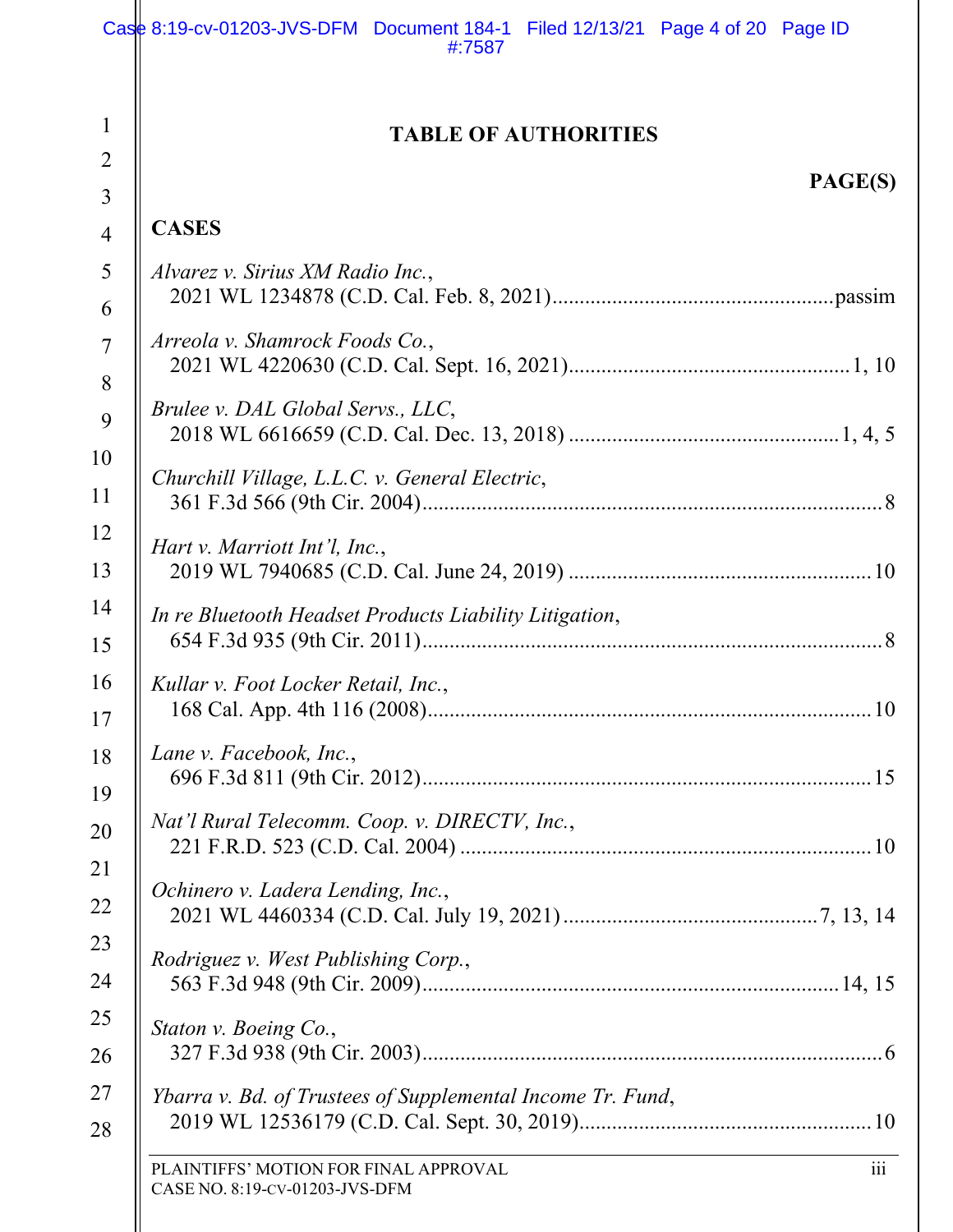|                                                  | Case 8:19-cv-01203-JVS-DFM Document 184-1 Filed 12/13/21 Page 5 of 20 Page ID<br>#:7588 |
|--------------------------------------------------|-----------------------------------------------------------------------------------------|
| $\mathbf{1}$<br>$\overline{2}$<br>$\overline{3}$ | <b>STATUTES</b>                                                                         |
| $\overline{4}$                                   | <b>RULES</b>                                                                            |
| 5                                                |                                                                                         |
| 6                                                |                                                                                         |
| $\overline{7}$                                   |                                                                                         |
| 8                                                |                                                                                         |
| 9                                                |                                                                                         |
| 10<br>11                                         |                                                                                         |
| 12                                               |                                                                                         |
| 13                                               |                                                                                         |
| 14                                               |                                                                                         |
| 15                                               |                                                                                         |
| 16                                               |                                                                                         |
| 17                                               |                                                                                         |
| 18                                               |                                                                                         |
| 19                                               |                                                                                         |
| 20                                               |                                                                                         |
| 21                                               |                                                                                         |
| 22                                               |                                                                                         |
| 23                                               |                                                                                         |
| 24<br>25                                         |                                                                                         |
| 26                                               |                                                                                         |
| 27                                               |                                                                                         |
| 28                                               |                                                                                         |
|                                                  | iv<br>PLAINTIFFS' MOTION FOR FINAL APPROVAL<br>CASE NO. 8:19-CV-01203-JVS-DFM           |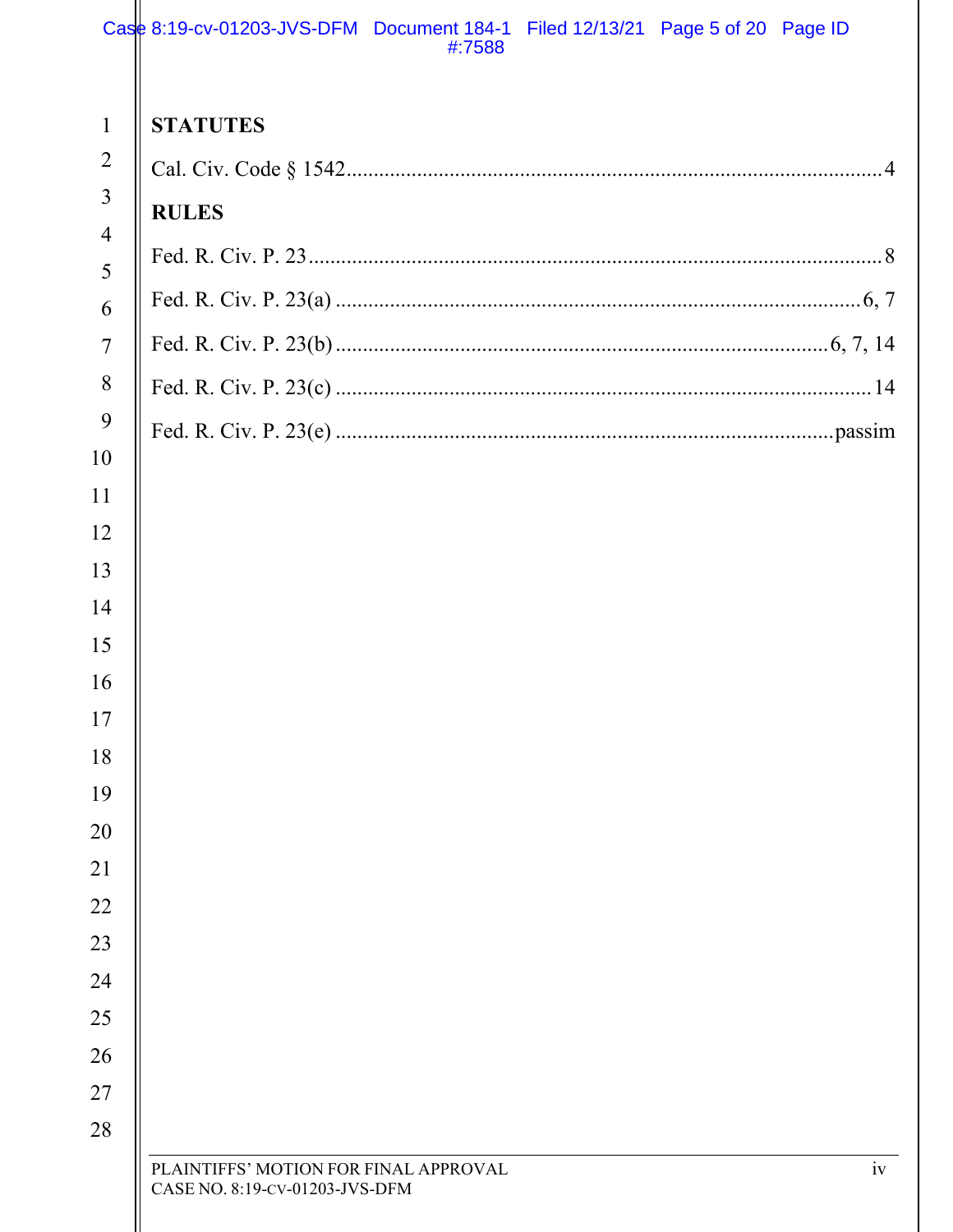1 2

3

4

5

6

7

8

9

10

11

12

13

14

15

16

17

18

19

20

21

22

23

24

25

26

## **I. INTRODUCTION**

On August 11, 2021, this Court preliminarily approved the Settlement in this case, and directed notice to be sent to the Settlement Class. *See* Order Granting Preliminary Approval of Class Action Settlement ("PA Order") (ECF No. 179). The settlement administrator, RG2 Claims Administration LLC ("RG2"), has implemented the Court-approved notice plan, which was designed to reach 80% of the certified Settlement Class. The reaction from the Class has been overwhelmingly positive. There have been only five requests for exclusion, and **no** objections.<sup>1</sup> "A low proportion of opts outs and objections indicates that the class generally approves of the settlement." *Arreola v. Shamrock Foods Co.*, 2021 WL 4220630, at \*5 (C.D. Cal. Sept. 16, 2021) (internal quotation omitted). And, as this Court has held, "the absence of objections and small number of requests for exclusion weighs in favor of final approval." *Brulee v. DAL Global Servs., LLC*, 2018 WL 6616659 at \*6 (C.D. Cal. Dec. 13, 2018) (Selna, J.).

The Settlement was reached after years of hard-fought litigation and months of settlement negotiations, including a settlement conference with Magistrate Judge McCormick. Class members are given the choice of cash, gift cards, or a replacement chainsaw. This is an excellent result for the Class, as Class members with proof of purchase are entitled to \$50 in cash or Harbor Freight gift cards (roughly the full dollar amount of the chainsaws), and Class members without proof of purchase can request either \$10 cash or a \$25 Harbor Freight gift card. The Settlement provides for attorneys' fees and expenses of \$665,000, which is a negative multiplier, and service award payments of \$3,000 each for the two named Plaintiffs, which is comparable to or less than service awards this Court has awarded in other cases. Importantly, Court-awarded attorneys' fees, costs, and service awards will be paid separately by Defendant and will have no impact on or otherwise

<sup>&</sup>lt;sup>1</sup> The deadline to object or opt-out of the Settlement was November 24, 2021. *See* PA Order, at p.1 (ECF No. 179).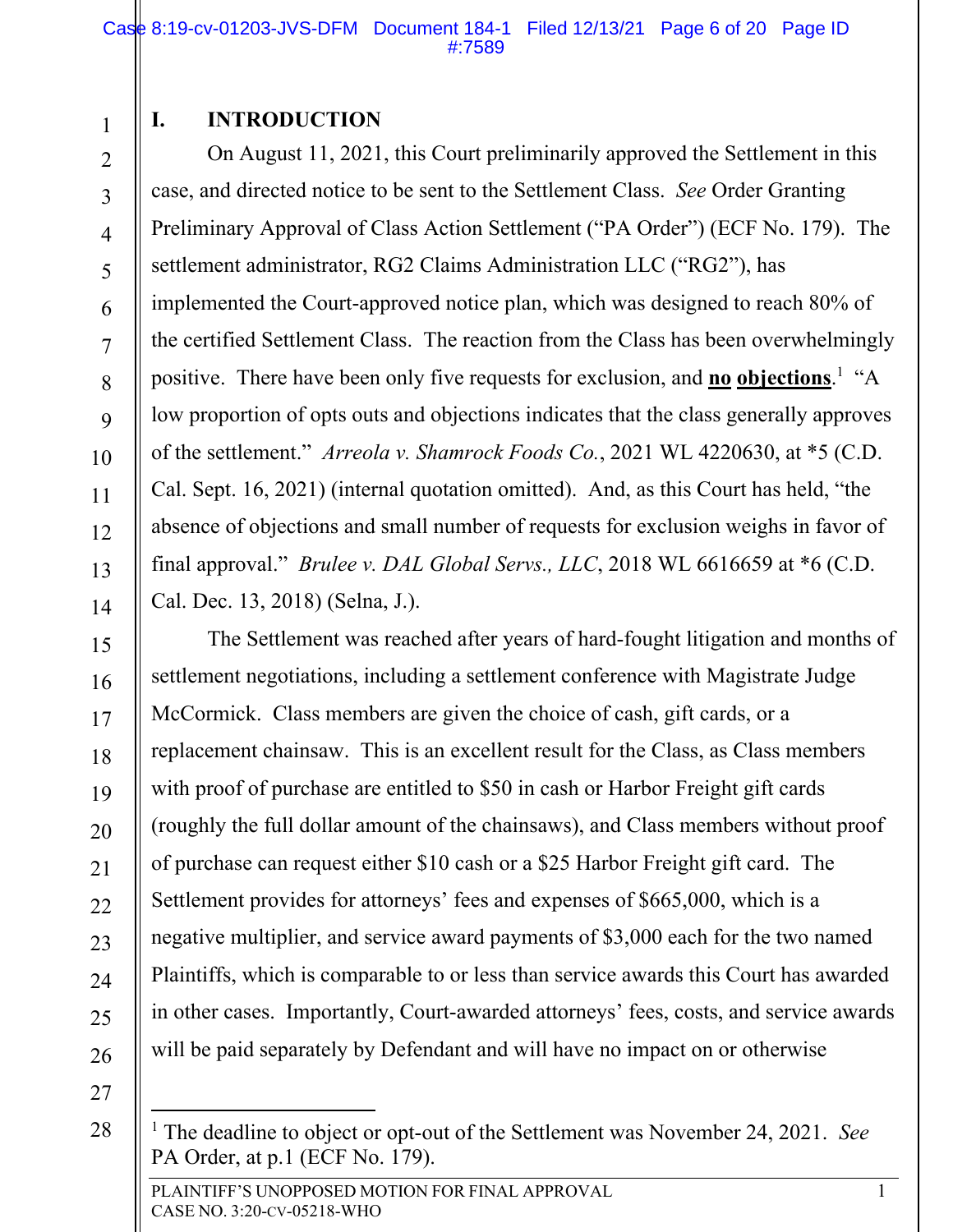diminish the benefits paid to the Settlement Class. In all, this is an excellent deal. The Court should have no hesitation in granting final approval.

**II. BACKGROUND** 

1

2

3

4

5

6

7

8

9

10

11

12

13

14

15

16

17

18

19

20

21

22

23

24

25

26

27

28

# **A. Allegations and Procedural History**

On June 17, 2019, Plaintiffs filed their Complaint alleging that Defendant misled consumers and breached implied warranties by selling chainsaws with defective power switches. ECF. No. 1. On July 18, 2019, Defendant moved to dismiss Plaintiffs' Complaint, and Plaintiffs opposed Defendant's motion on August 19, 2019. The Court denied Defendant's motion on October 9, 2019. Defendant filed its Answer on October 23, 2019.

 Thereafter, the parties engaged in significant discovery. Specifically, the parties exchanged and met and conferred concerning a number of discovery requests, including multiple sets of interrogatories and requests for production. Defendant produced over 81,000 pages of documents concerning the merits of the case. The parties also litigated multiple motions to compel, a motion for review, and ultimately conducted 13 total depositions of both fact and expert witnesses.

 Plaintiffs moved for class certification on March 2, 2020, which the Court granted in part and denied in part on September 23, 2020. *See* ECF No. 140. On October 7, 2020, Defendant filed a 23(f) petition before the Ninth Circuit, which the Ninth Circuit denied on November 19, 2020.

Over the last year, the parties engaged in substantial arm's-length negotiations in an effort to resolve this action, including a settlement conference with Magistrate Judge McCormick on December 9, 2020. Although the settlement conference was unsuccessful, it was nonetheless a beneficial step in the process and the parties continued to discuss potential resolution over the next several months. The parties agreed on the principal material terms of this settlement on April 27, 2021, and thereafter spent substantial time working together on a long form settlement and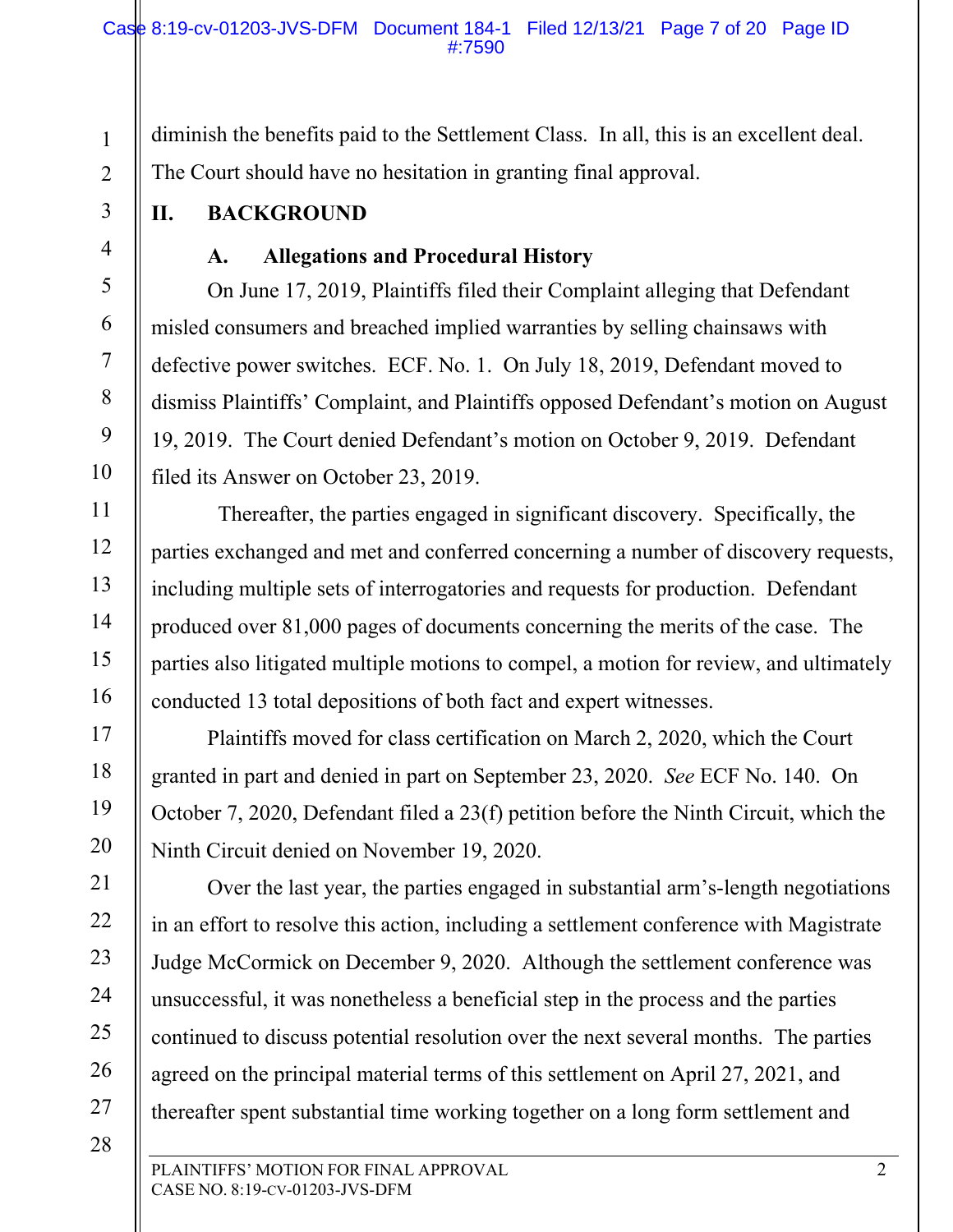consulting with a reputable claims administrator, RG/2 Claims Administration, on a notice plan.

The Settlement was preliminarily approved on August 11, 2021. ECF No. 179. Plaintiffs filed their motion for attorneys' fees, expenses, and service awards on October 25, 2021. *See* ECF No. 183.

## **B. Summary of the Settlement**

## **1. Settlement class**

The Settlement Class is defined as: All consumers in the Unites States from 2009-present who purchased Harbor Freight Tools chainsaws bearing SKU numbers 67255 or 61592 and who have not participated in Harbor Freight's Chainsaw Recall. SA ¶ 8. The Settlement Class consists of approximately 800,000 individuals.

# **2. Relief**

Under the Settlement, Harbor Freight agrees to the following remedies to individuals who have not already participated in Harbor Freight's Chainsaw Recall: (1) Settlement Class Members who still have their chainsaws are entitled to a choice of \$50 cash (i.e., a full refund), a replacement chainsaw (valued at approximately \$50), or a \$50 Harbor Freight gift card;<sup>2</sup> (2) Settlement Class Members who do not have their chainsaws but have proof of purchase or proof of destruction are entitled to a choice of (a) \$50 cash, or (b) a \$50 Harbor Freight gift card; and (3) Settlement Class Members who do not still have their chainsaws and do not have proof of purchase or destruction are entitled to a choice of (a) \$10 cash, or (b) a \$25 Harbor Freight gift card. Given the number of chainsaws sold minus the number of individuals who have participated in Defendant's recall, the Settlement relief made available is valued between \$8 million and \$40 million.

26

27

28

1

2

3

4

5

6

7

8

9

10

11

12

13

14

15

16

17

18

19

20

21

22

23

24

PLAINTIFFS' MOTION FOR FINAL APPROVAL 3 <sup>2</sup> All gift cards made available under this Settlement will have no expiration date, are freely transferrable, redeemable at any Harbor Freight store, and redeemable for all Harbor Freight products.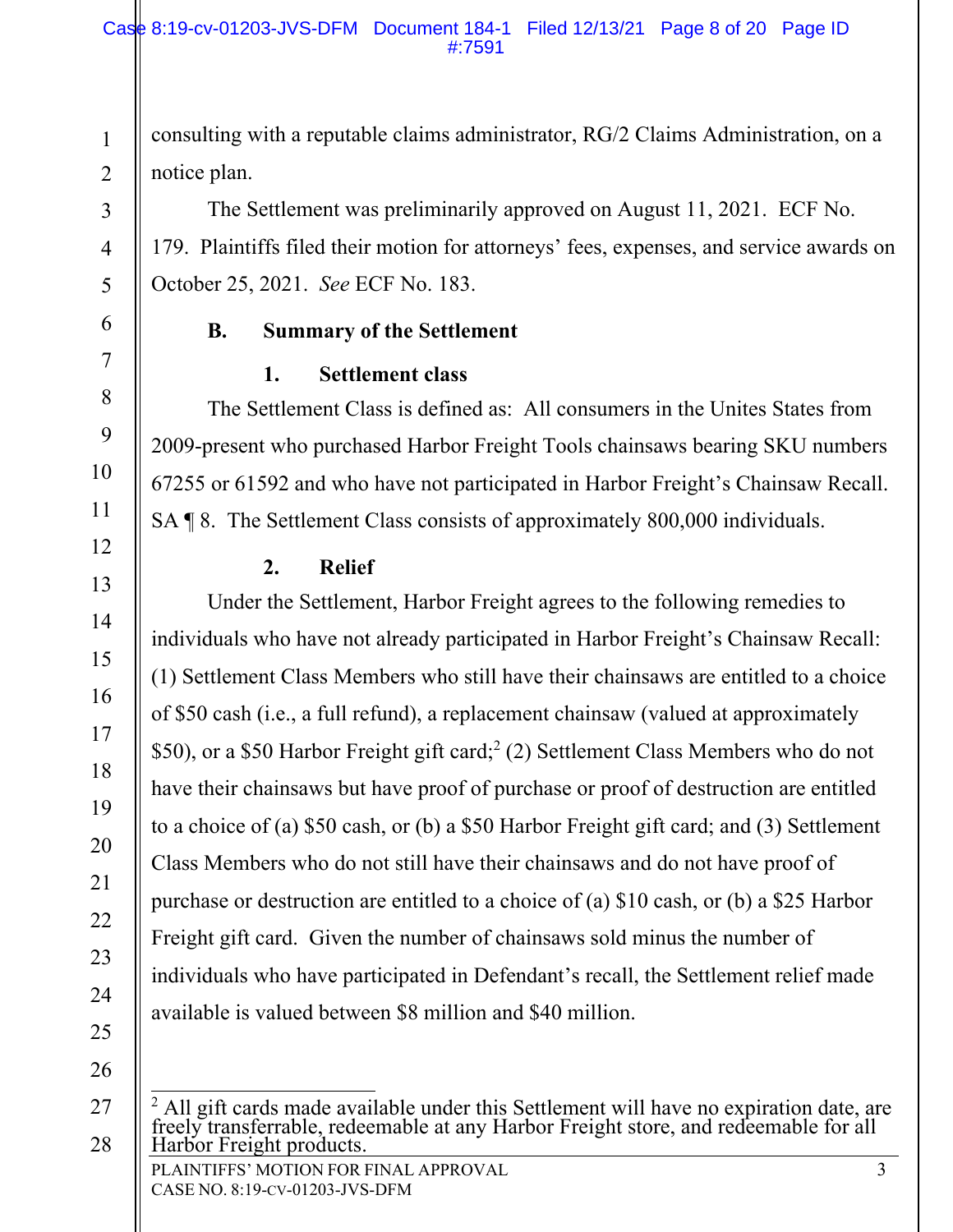#### **3. Attorneys' fees**

Harbor Freight has agreed to pay for court-approved attorneys' fees and expenses not to exceed \$665,000.

## **4. Administrative expenses and service awards**

Harbor Freight has also agreed to pay for the costs of the settlement notice and administration, and service awards to the two named plaintiffs of up to \$3,000 each.

### **5. Release**

The named plaintiffs, and any Settlement Class Member, "shall be deemed to have, and by operation of the Final Order and Final Judgment shall have, fully, finally and forever released, relinquished, and discharged all Released Claims against the Released Parties. In connection with the Released Claims, each Releasing Party shall be deemed as of the Effective Date to have expressly, knowingly, and voluntarily waived any and all provisions, rights, benefits conferred by Section 1542 of the California Civil Code, and any statute, rule, and legal doctrine similar, comparable, or equivalent to Section 1542[.]" SA  $\P$  64.<sup>3</sup>

## **6. Notice**

Following the Court's grant of preliminary approval to the Settlement, RG/2 endeavored to provide notice to Settlement Class Members.

Based on internal information provided by Harbor Freight, RG/2 received contact information from approximately 441,236 Class Members. Montague Decl. ¶ 9. On September 10, 2021, RG/2 sent the Summary Class Notice via email to 209,490 Class Members for whom email addresses were provided within Harbor Freight's recordkeeping. *Id.* ¶ 11. RG/2 also researched additional email addresses for Class Members and was able to identify valid email addresses for another 84,992 Class Members. *Id.* On September 24, 2021, subsequent to email notice, RG/2 mailed postcard notices to 146,854 Class Members for whom Defendant did not have

26 27

28

1

2

3

4

5

6

7

8

9

10

11

12

13

14

15

16

17

18

19

20

21

22

23

24

25

<sup>3</sup> "Plaintiffs and Class Members are not releasing any claims for personal injuries."<br>*Id.* ¶ 64.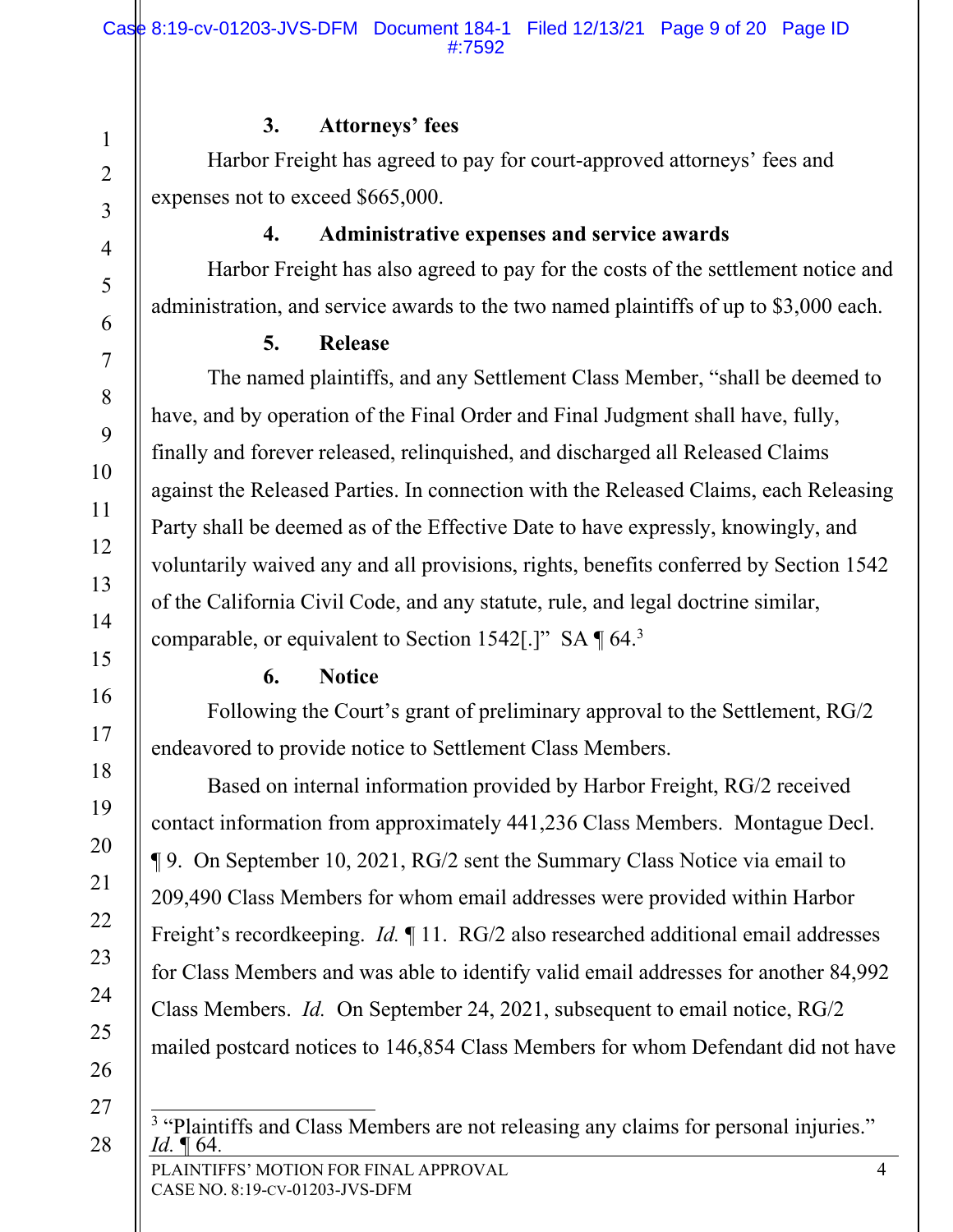valid email addresses for. *Id.* ¶ 12. Both email and postcard notices directed recipients to the Settlement Website, where they can access additional information about the Settlement. *Id.* ¶¶ 11-12.4

Individual email and postcard notice was also supplemented by a targeted online media campaign, which began on September 10, 2021. *Id.* ¶ 14. The media campaign consisted of Facebook, Instagram, and YouTube video advertisements, as well as Google Paid Search and Bing Paid Search advertisements where potential Class Members could click on the advertisement and be linked to the Settlement website. *Id.* This digital media campaign produced over 9.6 million impressions online. *Id.* RG/2 designed the notice plan so that Class Notice would be disseminated to 80% of the Settlement Class. *Id.*

### **7. Opt-Out and Objection Process**

Each person who is included in the definition of the Settlement Class had the right to opt-out. SA ¶ 85. The Summary Notice and Long Form Notice informed each such person of his or her right to request exclusion from the Settlement Class and not to be bound by the Settlement Agreement. *See* Exhibits C-E of 7/9/21 Smith Decl. (ECF No. 174-2).

Any person who is included in the definition of the Settlement Class who did not successfully opt out and who wished to object to the proposed Settlement was required to, on or before an Opt-Out and Objection Deadline, mail or file with the Court a written objection to the Settlement. SA ¶ 86.

#### **C. Results Of Notice**

An Email Notice or a Postcard Notice was successfully delivered to 441,236 Settlement Class Members. Montague Decl. ¶¶ 9, 11-12. Thus, well over half of the roughly 800,000 identified Settlement Class Members received direct notice. Online advertisements further generated another 9.6 million impressions. *Id*. ¶ 14.

28

27

1

2

3

4

5

6

7

8

9

10

11

12

13

14

15

16

17

18

19

20

21

22

23

24

25

PLAINTIFFS' MOTION FOR FINAL APPROVAL 5 CASE NO. 8:19-CV-01203-JVS-DFM <sup>4</sup> Less than 1% of notices sent by mail were unsuccessfully delivered. Montague Decl. 113.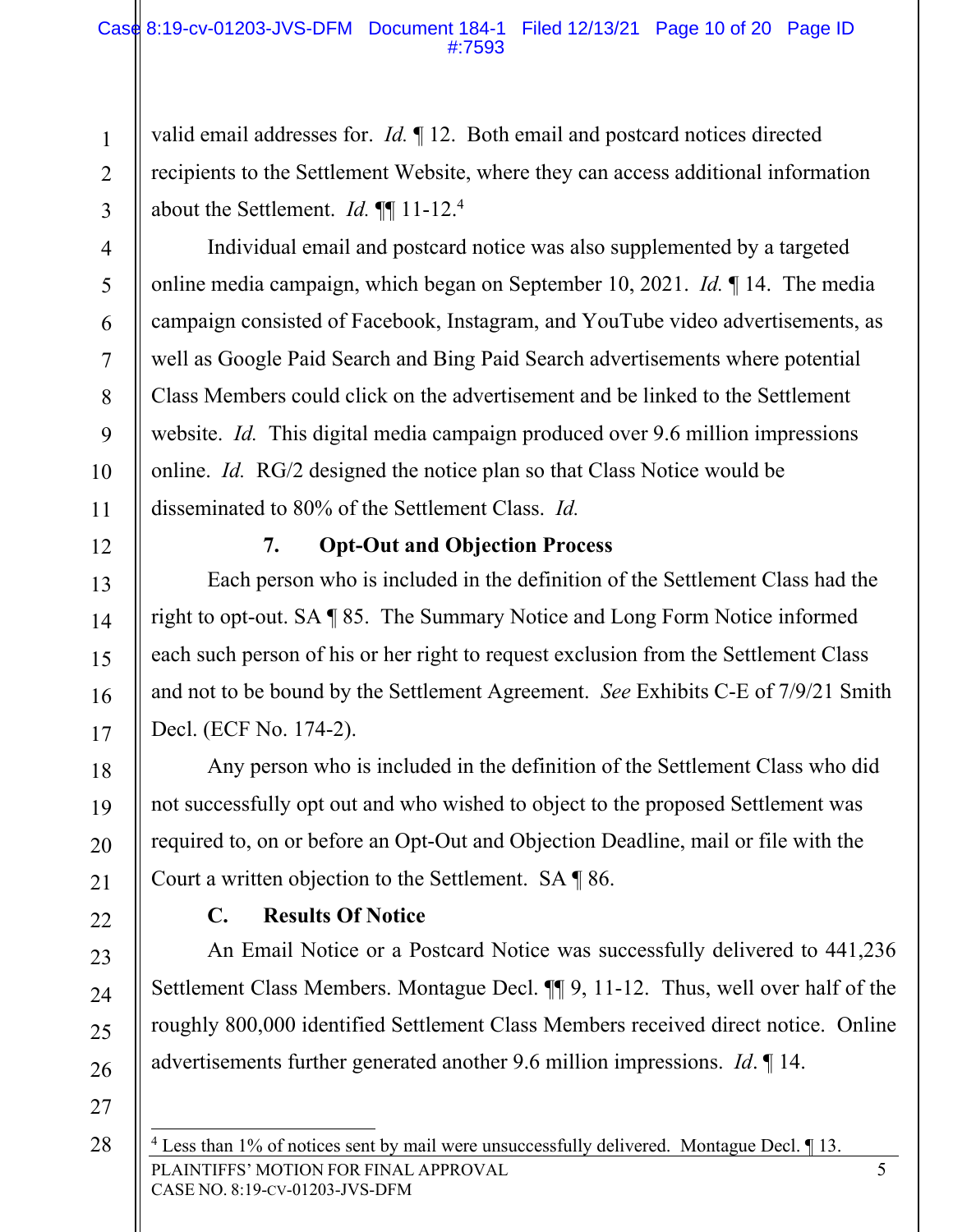Following the Opt-Out and Objection Deadline, RG/2 had received 5 requests for exclusion from the settlement. *Id*. ¶ 15. RG/2 received no objections to the Settlement. *Id.*  $\parallel$  16. As of November 25, 2021, RG/2 had received 20,181 claim forms. *Id*. *[*] 17.<sup>5</sup> Plaintiffs note, however, that this number might increase slightly as timely postmarked claim forms often arrive 10 or more days following a filing deadline. *Id*. In addition, 5,579 Class Products were returned to Harbor Freight stores from July 25, 2021 through November 30, 2021. *Id.* ¶ 18.

1

2

3

4

5

6

7

8

9

10

11

12

13

14

15

16

17

18

19

20

21

22

23

24

25

26

27

28

## **III. LEGAL STANDARD**

Federal Rule of Civil Procedure Rule 23(e) requires court approval for classaction settlements. Fed. R. Civ. P. 23(e). "When the parties reach a settlement agreement before class certification, a court uses a two-step process to approve a class-action settlement." *Alvarez v. Sirius XM Radio Inc.*, 2021 WL 1234878 at \*5 (C.D. Cal. Feb. 8, 2021) (Selna, J.) (citing *Staton v. Boeing Co.*, 327 F.3d 938, 952 (9th Cir. 2003)). "First, the court must certify the proposed settlement class. Second, the court must determine whether the proposed settlement is fundamentally fair, adequate, and reasonable." *Id.* (internal citations omitted).

## **IV. ARGUMENT**

# **A. The Court Has Already Preliminary Certified The Proposed Class**

The Court's Preliminary Approval Order provisionally certified a Settlement Class after concluding that each of the requirements under Rule 23(a) and (b)(3) were satisfied. PA Order, at 13, ECF No. 179. No substantive changes have occurred since that ruling, and, more importantly, no objections have challenged that conclusion. The Court may therefore rely on the same rationale as explained in the

<sup>5</sup> By way of comparison, in *Alvarez*, the settlement class consisted "of approximately 964,000 individuals" and "Epiq had received 12,029 claim forms." *Alvarez v. Sirius*  XM Radio Inc., 2021 WL 1234878, at \*1, \*4 (C.D. Cal. Feb. 8, 2021) (Selna, J.).<br>This additionally weighs in support of granting final approval because this settlement<br>received significantly more claims despite a smaller cl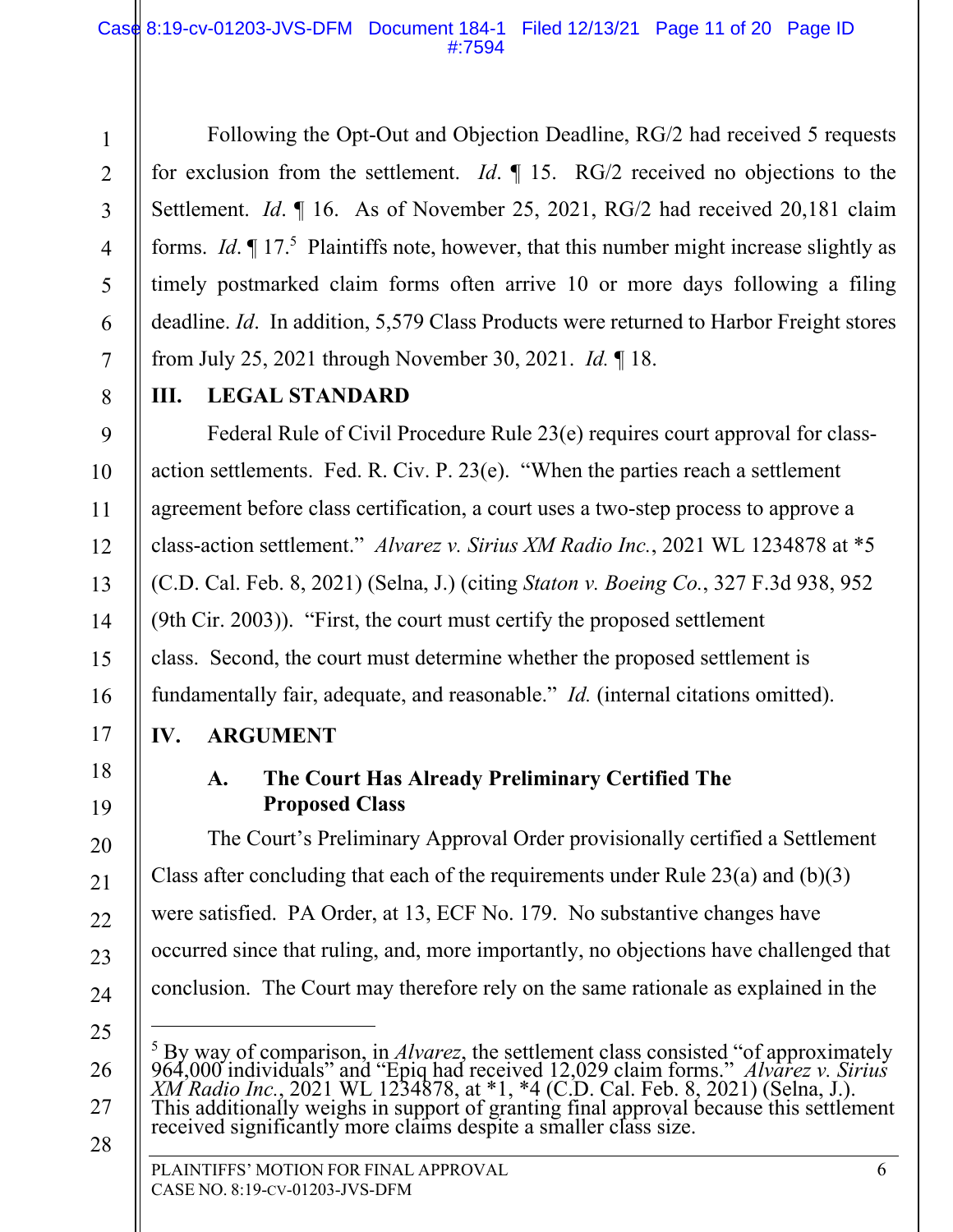1

2

3

4

5

6

7

8

9

10

11

12

13

14

15

16

17

18

19

20

21

22

23

24

25

26

27

28

preliminary approval order to find that class certification is appropriate under Rule 23(a) and (b) in connection with final approval. *See Alvarez*, 2021 WL 1234878, at \*5 (…for the reasons specified in its preliminary approval order, the Court certifies the Settlement Class for final approval of the Settlement"); *Ochinero v. Ladera Lending, Inc.*, 2021 WL 4460334, at \*4 (C.D. Cal. July 19, 2021) (Selna, J.) (noting on final approval that "[t]he Court has already certified the Settlement Class for purposes of this Settlement Agreement.").<sup>6</sup>

## **B. The Fairness Factors Support Approval Of The Settlement**

Under Rule 23(e)(2), if the proposed settlement would bind class members, the Court may approve it only after a hearing and only on finding that it is fair, reasonable, and adequate. To make this determination, the Court must consider the following factors:

(A) the class representatives and class counsel have adequately represented the class;

- (B) the proposal was negotiated at arm's length;
- (C) the relief provided for the class is adequate, taking into account:
	- (i) the costs, risks, and delay of trial and appeal;
	- (ii) the effectiveness of any proposed method of distributing relief to the
		- class, including the method of processing class-member claims;
		- (iii) the terms of any proposed award of attorneys' fees, including timing of payment; and
		- (iv) any agreement required to be identified under Rule  $23(e)(3)$ ; and
- (D) the proposal treats class members equitably relative to each other.

Fed. R. Civ. P. 23(e)(2); *see also Alvarez*, 2021 WL 1234878, at \*5.

<sup>6</sup> Plaintiffs incorporate by reference their prior arguments regarding certification of the Settlement Class, as set forth in the Motion for Preliminary Approval, rather than repeating them here. *See* ECF No. 174-1 at 9:22-14:7.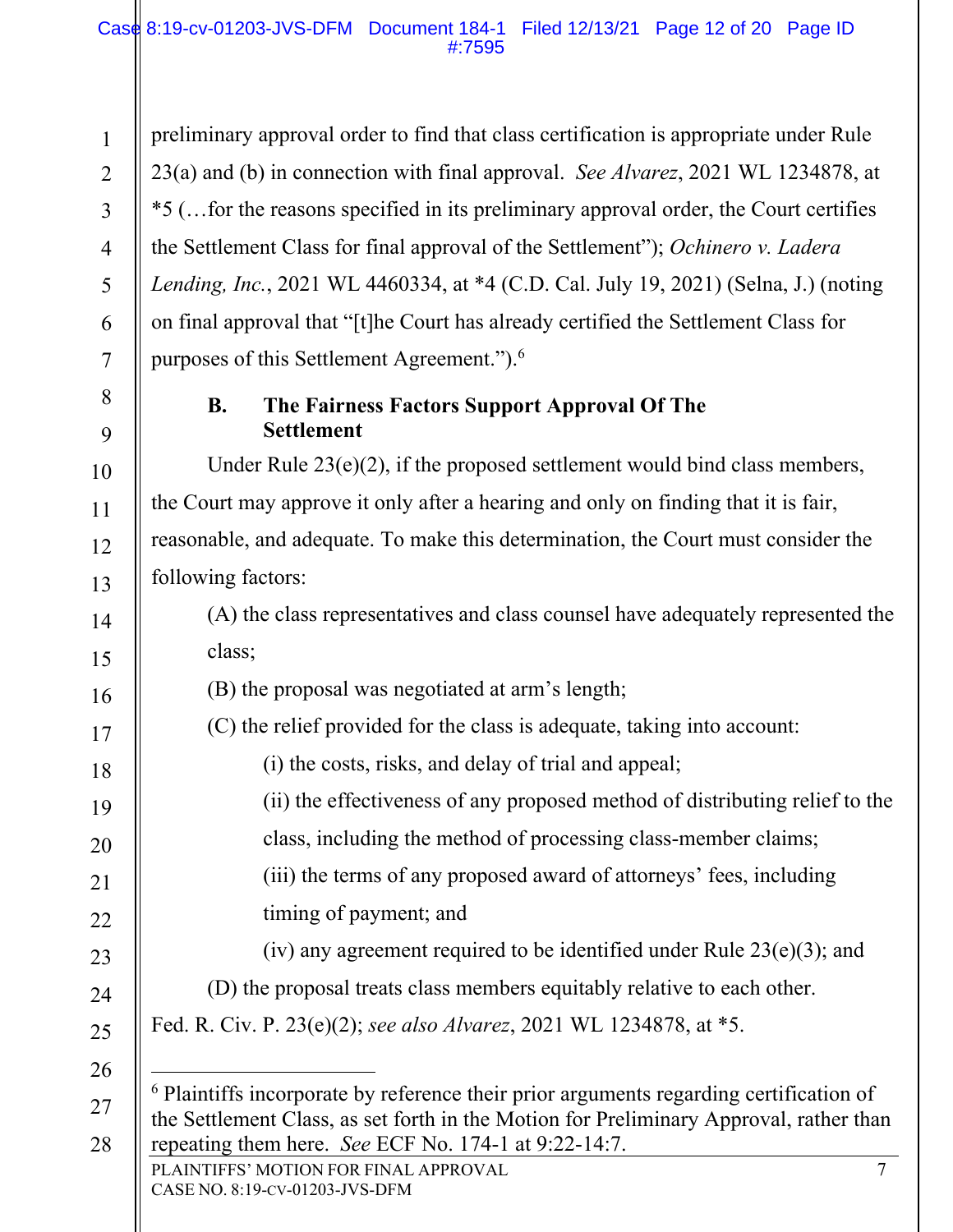1 2 3 4 5 6 7 8 9 10 Before the revisions to the Federal Rule of Civil Procedure 23(e), the Ninth Circuit had developed its own list of factors to be considered. *See*, *e.g*., *In re Bluetooth Headset Products Liability Litigation*, 654 F.3d 935, 964 (9th Cir. 2011) (citing *Churchill Village, L.L.C. v. General Electric*, 361 F.3d 566, 575 (9th Cir. 2004)). "The revised Rule 23 'directs the parties to present [their] settlement to the court in terms of [this new] shorter list of core concerns[.]'" *Alvarez*, 2021 WL 1234878, at \*5 (quoting Fed. R. Civ. P. 23(e)(2), 2018 Advisory Committee Notes). "The goal of amended Rule  $23(e)$  is ... to focus the district court and the lawyers on the core concerns of procedure and substance that should guide the decision whether to approve the proposal." *Id*. (brackets and internal quotations omitted).

11

12

13

14

15

16

17

18

19

20

21

22

23

24

25

26

### **1. Adequacy Of Representation**

"Under Rule  $23(e)(2)(A)$ , the first factor to be considered is whether the class representatives and class counsel have adequately represented the class. This analysis includes 'the nature and amount of discovery' undertaken in the litigation." *Alvarez*, 2021 WL 1234878, at \*5 (quoting Fed. R. Civ. P. 23(e)(2)(A), 2018 Advisory Committee Notes).

Here, Class Counsel are experienced in class action litigation, including cases regarding unfair business practice claims and false advertising claims. Smith Fee Decl., ECF No. 183-4, ¶¶ 16-17 and Ex. K (Firm Resume). As this Court found in its Preliminary Approval Order:

There certainly has been adequate representation by the class representatives and class counsel. This case has been extensively litigated, with the complaint having been filed more than two years ago. Class Counsel have analyzed thousands of pages of documents, engaged in multiple fact and expert witness depositions, and litigated multiple motions to compel. The Parties have also litigated a motion for class certification. Kaupelis and Ortega have also each sat for a deposition. This factor therefore weighs in favor of approval.

- 27 PA Order, at 14-15, ECF No. 179. This same analysis supports final approval of the
- 28 Settlement.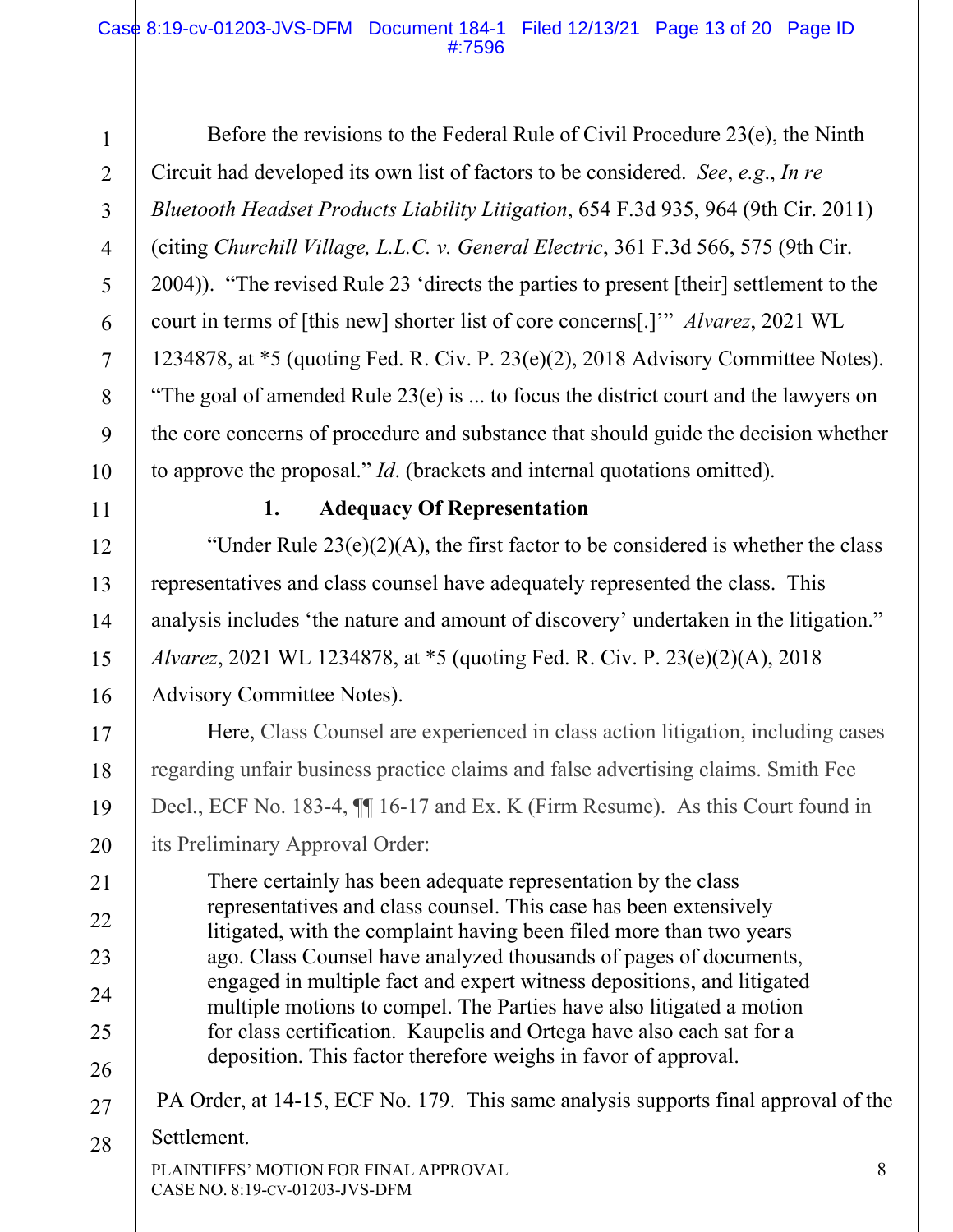#### **2. Negotiated At Arm's Length**

The second Rule  $23(e)(2)$  factor asks the Court to confirm that the proposed settlement was negotiated at arm's length. Fed. R. Civ. P. 23(e)(2)(B). "As with the preceding factor, this can be "'described as [a] 'procedural' concern[ ], looking to the conduct of the litigation and of the negotiations leading up to the proposed settlement.'" *Alvarez*, 2021 WL 1234878, at \*6 (quoting Fed. R. Civ. P. 23(e)(2), 2018 Advisory Committee Notes). "'The involvement of a neutral or court-affiliated mediator or facilitator in settlement negotiations may bear on whether those negotiations were conducted in a manner that would protect and further the class interests." *Id.* (internal brackets and quotations omitted).

Here, this Court previously determined in its Preliminary Approval Order "that the Settlement Agreement has been negotiated at arm's length" and that "[t]he Court is satisfied that the conduct of the negotiations was appropriate to protect the Class's interests." PA Order, p.15. As noted in the Court's order, the parties benefited from a mediation before Magistrate Judge McCormick. *Id.*; *see also* July 9, 2021 Smith Decl., ¶ 4, ECF No. 174-2. Further, "[a]ttorneys' fees were negotiated only after agreement was reached on all material terms of the settlement." *Id.*; *see also Alvarez*, 2021 WL 1234878, at \*6 (citing same fact when concluding the negotiations occurred at arm's length). These factors support the conclusion that the Settlement was the result of an arm's length process.

# **3. Adequacy of Relief Provided For The Class**

"The third factor the Court considers is whether 'the relief provided for the class is adequate, taking in to account: (i) the costs, risks, and delay of trial and appeal; (ii) the effectiveness of any proposed method of distributing relief to the class, including the method of processing class-member claims; (iii) the terms of any proposed award of attorneys' fees, including timing of payment; and (iv) any agreement required to be identified under Rule 23(e)(3).'" *Alvarez*, 2021 WL

28

1

2

3

4

5

6

7

8

9

10

11

12

13

14

15

16

17

18

19

20

21

22

23

24

25

26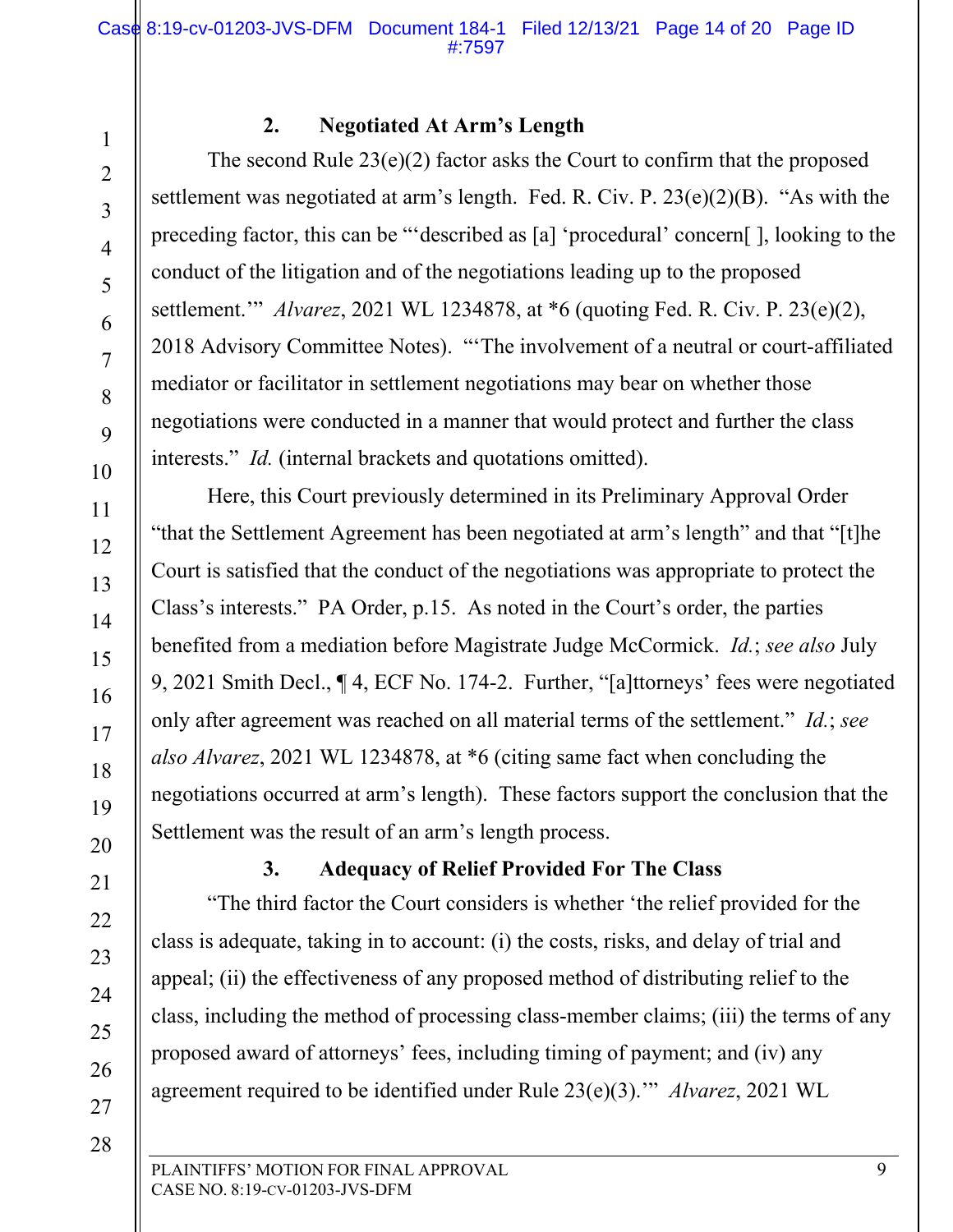1234878, at  $*6$  (quoting Fed. R. Civ. P. 23(e)(2)(C)). Under this factor, the relief "to class members is a central concern." *Id.* (internal quotation omitted).

 As this Court and other courts hold, "the absence of any objections supports the conclusion that the settlement is adequate." *Hart v. Marriott Int'l, Inc*., 2019 WL 7940685, at \*7 (C.D. Cal. June 24, 2019) (Selna, J.); *Ybarra v. Bd. of Trustees of Supplemental Income Tr. Fund*, 2019 WL 12536179, at \*6 (C.D. Cal. Sept. 30, 2019) (Selna, J.) ("the absence of any objections weighs in favor of final approval."). As another court in this District has explained, "the absence of a large number of objections to a proposed class action settlement raises a strong presumption that the terms of a proposed class settlement action are favorable to the class members. *Nat'l Rural Telecomm. Coop. v. DIRECTV, Inc.*, 221 F.R.D. 523, 529 (C.D. Cal. 2004); *accord*, *e.g.*, *Arreola*, 2021 WL 4220630, at \*5.

 Here, there have been no objections to the settlement, and only five exclusions. Montague Decl. ¶¶ 15-16. Given that there were approximately 800,000 class members, the absence of objections and the extraordinarily low number of exclusions furnishes strong proof that the Settlement is adequate. As set forth below, the Settlement is also adequate under the more particular factors outlined in Rule  $23(e)(2)(C)$ .

# 19 20

21

22

23

24

25

26

27

1

2

3

4

5

6

7

8

9

10

11

12

13

14

15

16

17

18

### **a. Costs, Risks, And Delay Of Trial And Appeal**

"'A[ ] central concern [when evaluating a proposed class action settlement] ... relate[s] to the cost and risk involved in pursuing a litigated outcome.'" *Alvarez*, 2021 WL 1234878, at \*8 (quoting Fed. R. Civ. P. 23(e), 2018 Advisory Committee Notes). "In evaluating this factor, the Court 'must stop short of the detailed and thorough investigation that it would undertake if it were actually trying the case[.]" *Id.* (quoting *Kullar v. Foot Locker Retail, Inc.*, 168 Cal. App. 4th 116, 130 (2008)). "In the context of a settlement ... the test is not the maximum amount plaintiffs might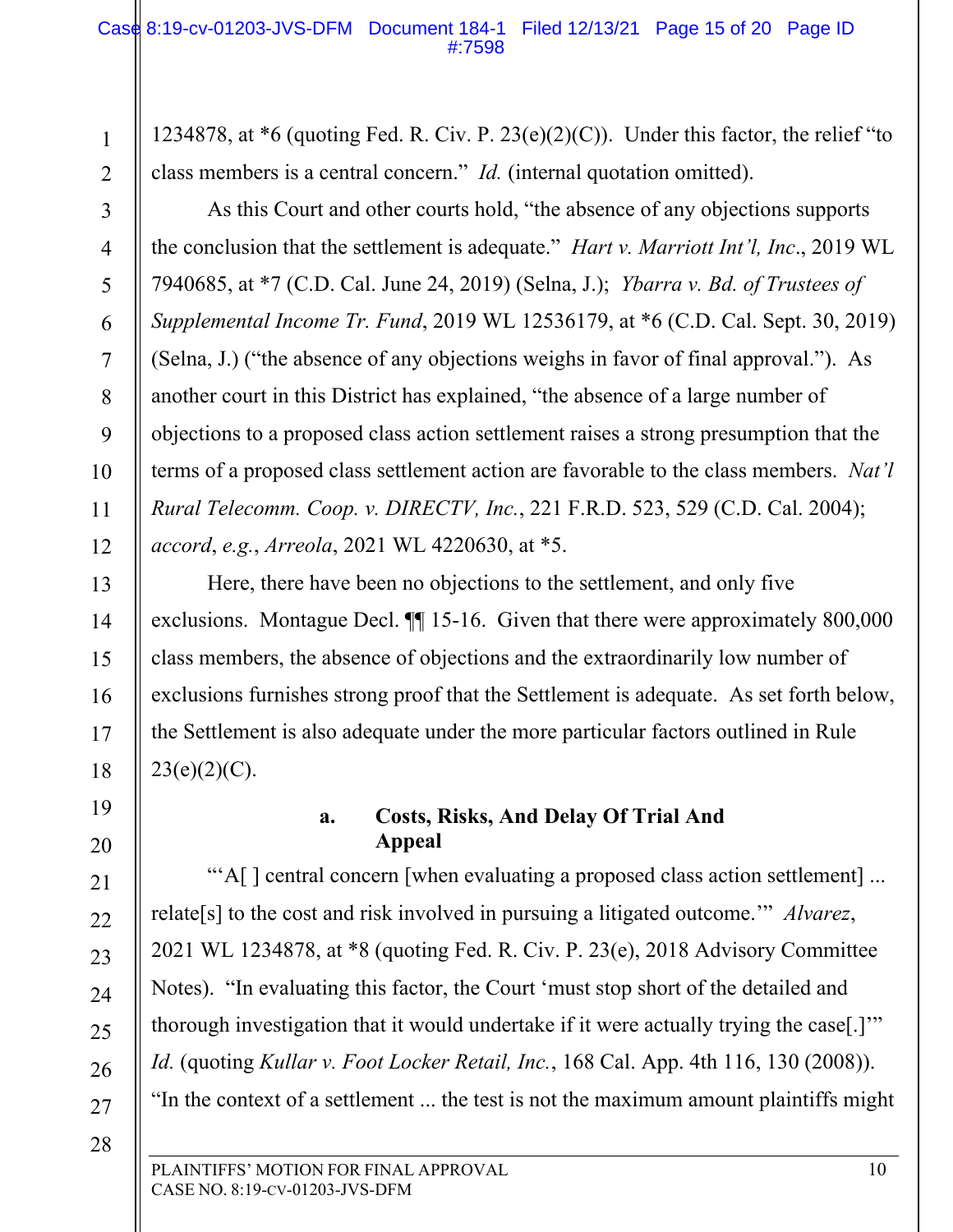have obtained at trial on the complaint, but rather whether the settlement is reasonable under all of the circumstances." *Id.* (internal quotation omitted).

1

2

3

4

5

6

7

8

9

10

11

12

13

14

15

16

17

18

19

20

21

22

23

24

25

26

27

28

Here, this factor clearly favors Settlement when balancing the substantial Settlement benefits obtained against the risk of losing everything on summary judgment or trial. For Settlement Class Members who either still have their Class Products, or who have proof of purchase or proof of destruction, the Settlement benefit of a full refund or replacement is probably close to the most that Plaintiff could realistically hope to achieve at trial. And while Settlement Class Members without the product, proof of purchase, or proof of destruction are entitled to less, this Court noted in its Preliminary Approval Order that it is "justifiable" for those Settlement Class Members to receive less given likely difficulties they may have proving that they did in fact purchase the Class Products." PA Order, p. 19, ECF No. 179.

In contrast, moving forward on summary judgment and trial would have created substantial risk of obtaining *nothing* for the Settlement Class, as well as consumed substantial resources from the Court and the parties. Moreover, absent settlement, Defendant would likely have taken any opportunity it could to move to decertify the class, thereby creating more risk for class members. In short, given the obstacles and inherent risks Plaintiffs faced with respect to their claims, the substantial benefits of the Settlement Agreement supports approval.

### **b. Effectiveness of Proposed Method Of Relief Distribution**

PLAINTIFFS' MOTION FOR FINAL APPROVAL 11 "Next, the Court must consider 'the effectiveness of any proposed method of distributing relief to the class, including the method of processing class-member claims.'" *Alvarez*, 2021 WL 1234878 at \*8 (quoting Fed. R. Civ. P. 23(e)(2)(C)). "'Often it will be important for the court to scrutinize the method of claims processing to ensure that it facilitates filing legitimate claims. A claims processing method should deter or defeat unjustified claims, but the court should be alert to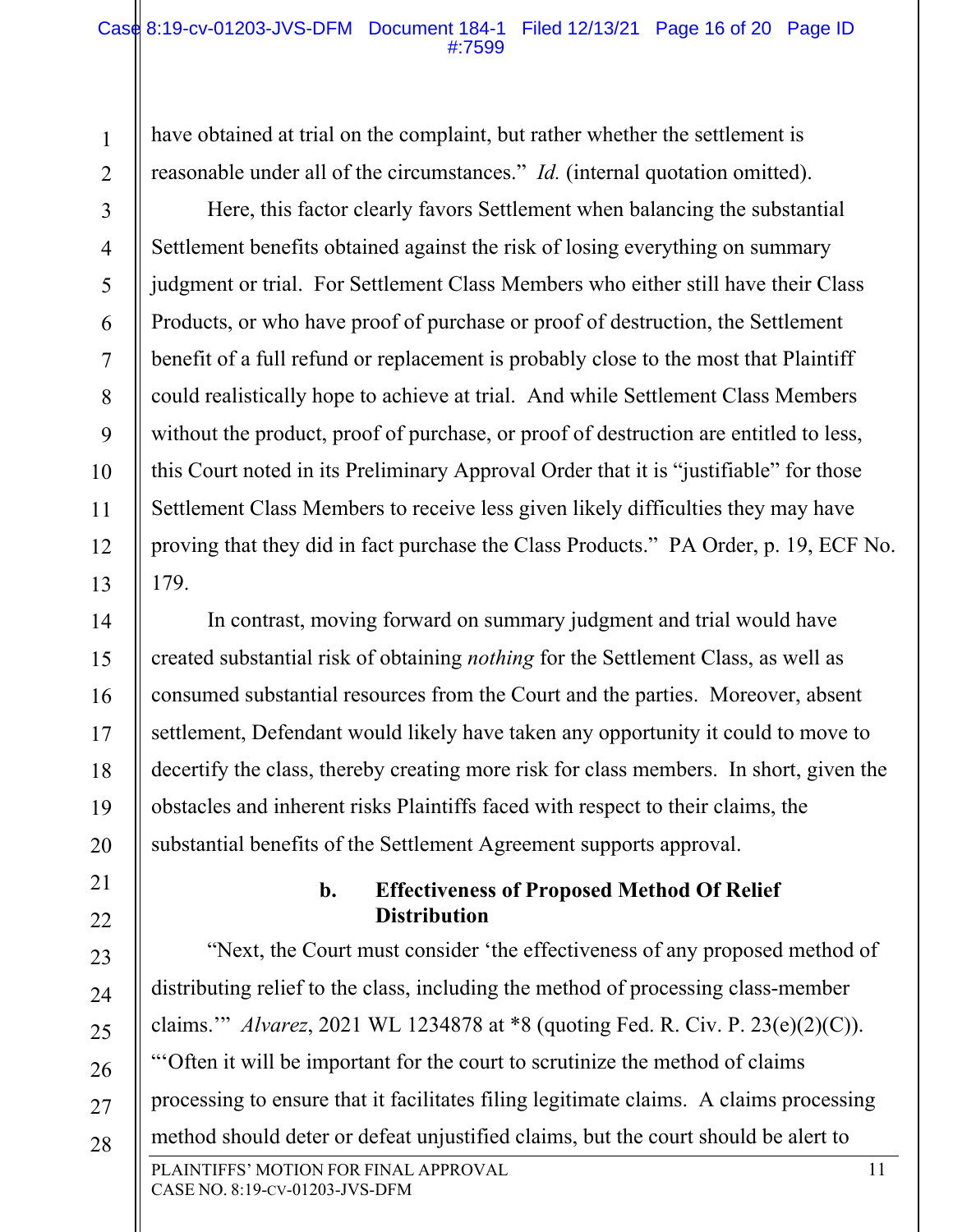whether the claims process is unduly demanding." *Id.* (quoting Fed. R. Civ. P. 23(e), 2018 Advisory Committee Notes) (internal citation omitted).

1

2

3

4

5

6

7

8

9

10

11

12

13

14

15

16

17

18

19

20

21

22

23

24

Here, there were two methods for obtaining relief. First, Settlement Class Members who still have their Class Products could bring them into one of Harbor Freight Tools nearly 1,200 stores. Approximately 20% of class members who sought relief under the Settlement utilized this method for obtaining a settlement benefit. *See* Montague Decl. ¶ 18 (noting that "5,579 Class Products [were] returned to Harbor Freight stores from July 25, 2021 through November 30, 2021"). Alternatively, class members could log onto the Settlement Website to submit a claim form there, or the Settlement Class Member may print the claim form from that website and mail a filled-in copy to the Settlement Administrator if the Class Member prefers. *See* Settlement Agreement, ¶¶ 70, 72-73 (ECF NO. 174-2). As this Court held in *Alvarez*, "[t]hese facts speak to how the process was not overly demanding and provided a means for deterring unjustified claims." *Alvarez*, 2021 WL 1234878, at  $*8$ . The Court therefore should conclude that the proposed method of distributing relief to the Class is effective.

#### **c. Proposed Attorneys' Fees Award**

Third, the Court must consider "the terms of any proposed award of attorneys' fees, including timing of payment." Fed. R. Civ. P. 23(e)(2)(c). Class Counsel seeks \$665,000 in attorneys' fees and expenses. This amount is reasonable relative to the benefits of the Settlement for Settlement Class Members, for all the reasons stated in Plaintiffs' October 25, 2021 Fee Brief. *See* ECF No. 183-1. No class member has objected to the request for attorneys' fees or service awards.

**d. Agreement Identification Requirement** 

PLAINTIFFS' MOTION FOR FINAL APPROVAL 12 25 26 27 28 The Court must also evaluate any agreement made in connection with the proposed Settlement. *See* Fed. R. Civ. P. 23(e)(2)(C)(iv), (e)(3). Here, the Settlement Agreement before this Court is the only agreement: "[t]here are no undisclosed side agreements between the parties or with third parties." Aug. 2, 2021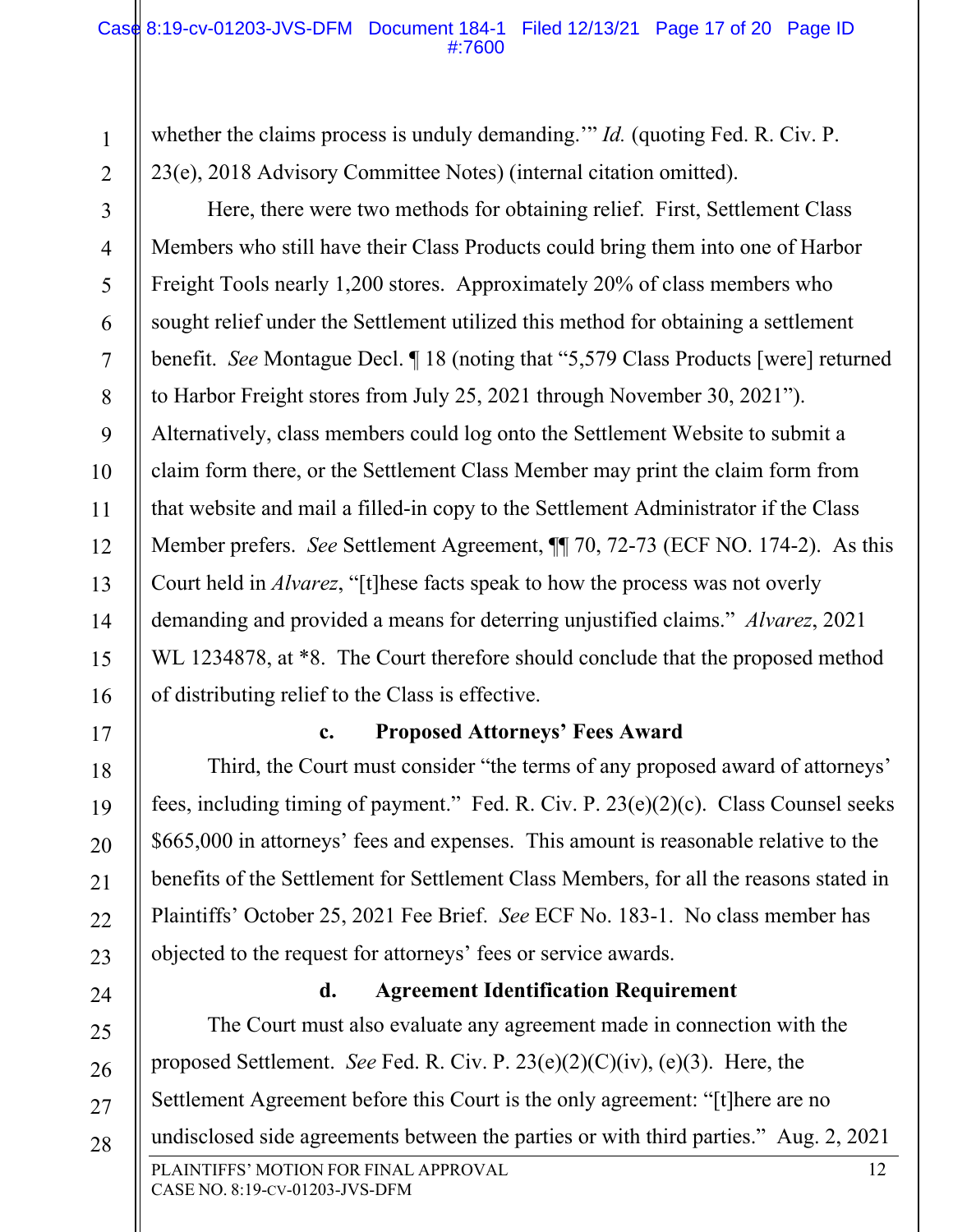Smith Decl.,  $\P$  2 (ECF No. 177-1). "Thus, the Court need not evaluate any additional agreements outside of the evaluation it makes of the Settlement Agreement." *Alvarez*, 2021 WL 1234878, at \*8.

1

2

3

4

5

6

7

8

9

10

11

12

13

14

15

16

17

18

19

20

21

22

23

24

25

26

27

## **4. Equitable Treatment of Class Members**

The final Rule  $23(e)(2)$  factor turns on whether the proposed settlement "treats" class members equitably relative to each other." Fed. R. Civ. P. 23(e)(2)(D). "'Matters of concern could include whether the apportionment of relief among class members takes appropriate account of differences among their claims, and whether the scope of the release may affect class members in different ways that bear on the apportionment of relief.'" *Ochinero*, 2021 WL 4460334, at \*6 (quoting Fed. R. Civ. P. 23(e)(2)(D), 2018 Advisory Committee Notes).

 The Settlement distinguishes between (1) Settlement Class Members who still possess Class Products and are willing and able to return their products to a Harbor Freight store; (2) Settlement Class Members who no longer possess a Class Product, but who have proof of purchase or proof of destruction; and (3) Settlement Class Members who no longer have their Class Product, and who have neither proof of purchase or proof of destruction. *See* Settlement Agreement, ¶¶ 45-48 (ECF NO. 174-2). Settlement Class Members in the first two groups are eligible to receive either \$50 cash, a \$50 Harbor Freight gift card, or a replacement chainsaw valued at approximately \$50. *See id.* In contrast, Settlement Class Members in the third group are only entitled to either \$10 cash or a \$25 Harbor Freight gift card. *See id.* at ¶ 48.

 In its Preliminary Approval Order, the Court held that the Settlement Agreement treats each group of the Settlement Class Members equitably. PA Order, p. 19. Nothing has changed that warrants reconsideration of that conclusion. In particular, no Settlement Class Member has objected to the different relief afforded to the different groups.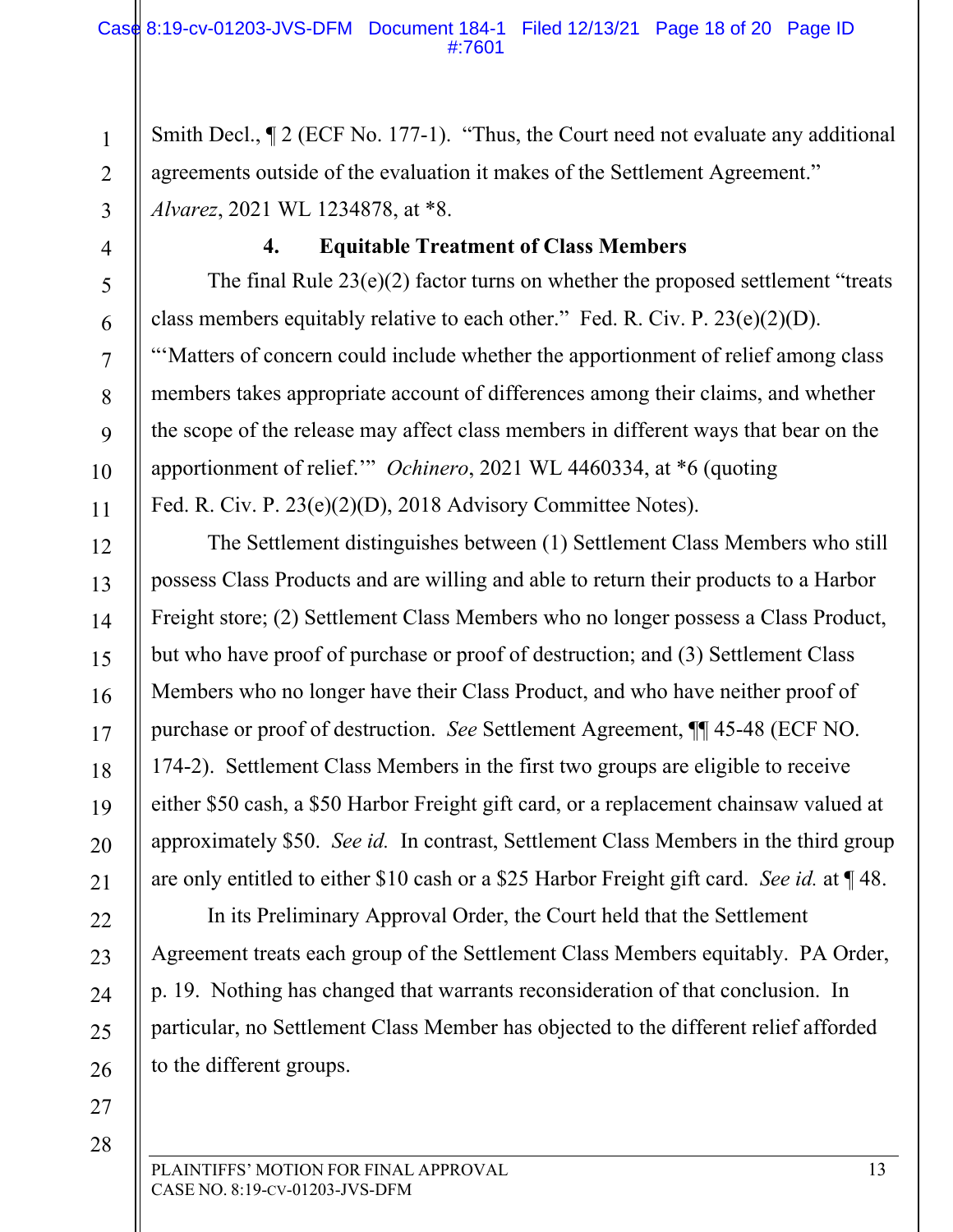4

5

6

7

8

9

10

11

12

13

14

15

16

17

18

19

20

21

22

23

24

25

26

27

28

### **C. The Proposed Settlement Class Meets The Notice Requirements Under Rule 23(c)(2)(B)**

Under Rule 23(c)(2)(B), "for any class certified under Rule 23(b)(3)—or upon ordering notice under Rule 23(e)(1) to a class proposed to be certified for purposes of settlement under Rule 23(b)(3)—the court must direct to class members the best notice that is practicable under the circumstances, including individual notice to all members who can be identified through reasonable effort." Fed. R. Civ. P.  $23(c)(2)(B)$ . Rule  $23(c)(2)(B)$  further states that the notice may be made by one of the following: United States mail, electronic means, or another type of appropriate means. *Id.* "The notice must clearly and concisely state in plain, easily understood language: (i) the nature of the action; (ii) the definition of the class certified; (iii) the class claims, issues, or defenses; (iv) that a class member may enter an appearance through an attorney if the member so desires; (v) that the court will exclude from the class any member who requests exclusion; (vi) the time and manner for requesting exclusion; and (vii) the binding effect of a class judgment on members under Rule 23(c)(3)." *Id.*; *see also Alvarez*, 2021 WL 1234878, at \*9 (addressing notice requirements).

This Court previously approved the plan for sending notice to potential Class Members, but required certain corrections to errors identified in the Long Form Notice. PA Order, p. 20-21. Those corrections were promptly made. *See*  Supplemental Submission Regarding Court-Ordered Changes to the Long Form Notice, ECF No. 178. The notice and results are detailed in Sections II(B)(6) and (C) above.

"Notice is satisfactory if it generally describes the terms of the settlement in sufficient detail to alert those with adverse viewpoints to investigate and to come forward and be heard." *Rodriguez v. West Publishing Corp.*, 563 F.3d 948, 962 (9th Cir. 2009) (internal quotation marks and citation omitted). "Settlement notices are supposed to present information about a proposed settlement neutrally, simply, and

<sup>1</sup>  2 3